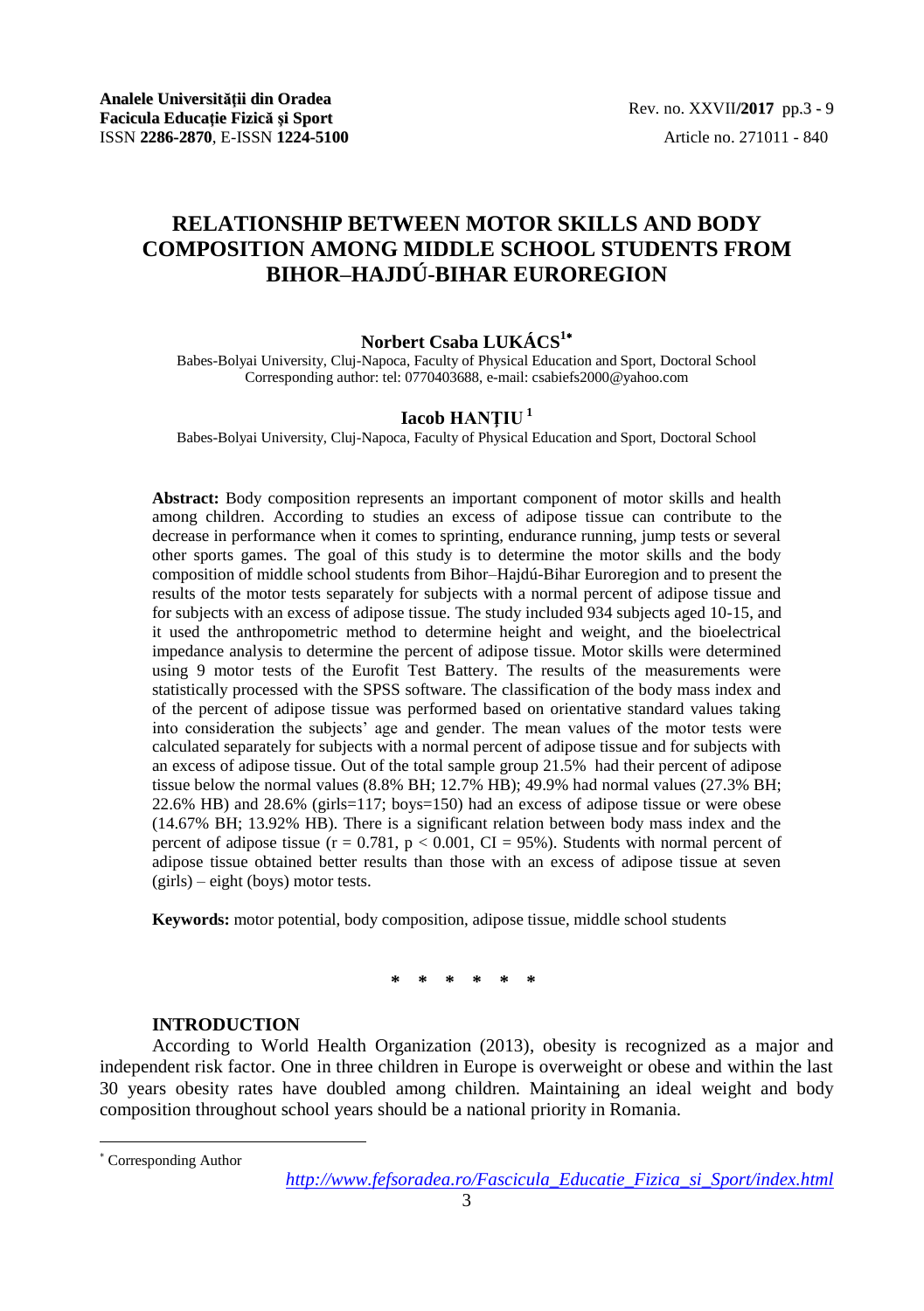As stated by Rauner et al. (2013), the cause of the increase of adipose tissue and decrease of motor skills should be sought in the changed lifestyle which results in insufficient physical work among children in their adolescence, a period of growth and development, especially due to the lack of physical exercises.

Children and teenagers prefer the television, video games, computergames and mobile phones and they have an imbalanced nutrition because of the excess ofsweetened soft drinks, saturated fats and fast-food type of foods (World Health Organization, 2013).

According to [Pařízková](http://www.sciencedirect.com/science/article/pii/S1018364714000354) (2014), in most cases overweight or obese students have a reduced cardiorespiratory capacity  $(VO<sub>2</sub>max)$  in case of maximal effort on the treadmill or on the bicycle ergometer.

The excess adipose tissue (AT) was associated in a negative way with the standing broad jump test and with the bent arm hang test (Kruger et al. 2006). Hypokinesia and a weakened physical condition may cause health problems and the increase of the number of medical treatments (Bovet et al. 2006). It is recommended to identify the teenagers within the sample group in order to prevent them from becoming obese in their adulthood (Jerum & Melnyk, 2001).

In order to determine body composition there were used anthropometric methods like: calipermetry, calculating the fat-free mass based on measuring some perimeters of the body or based on height and body weight, calculating total body water based on height and body weight, or other methods like: hydrodensitometry, DEXA (Dual Energy X-ray Absorbtiometry), bioelectrical impedance analysis (BIA), tomodensitometry X, nuclear magnetic resonance (NMR), infrared spectroscopy (Near Infrared Interactance), etc.

The analysis of body composition by BIA is considered an efficient method and less expensive. Essentially it is based on the difference between the resistance to the electrical current of the fat-free tissue and of the adipose tissue.

The muscles, blood vessels and bones have high water content and are excellent conductors of electricity. Thus, muscle tissue is a better conductor than the adipose tissue which has a higher resistance to the microcurrent. Based on the electrical conductivity of the tissues, the adipose tissue can be determined exactly. The adipose tissue percent refers to the quantity of AT in relation to the total body weight, expressed in percent (Anonim, 2011).

Body mass index (BMI) is an instrument which represents the standard in the assessment of the risks appeared as a result of excess weight. According to Oswald (2007), in many cases BMI values don't supply information regarding body composition and implicitly, the quantity of AT. Some people may have a high BMI even if they have a low AT level, or have a low BMI and an excess of AT.

In numerous sports it is recommended to have a low level of adipose tissue. The excess AT may contribute to the decrease in performance when it comes to sprinting, endurance running, jump tests or several other sports games. According to Albright & Stern (1998), obesity is defined by the quantity of AT and not by the total body weight.

In 2006 a team of the Health Research Institute of London Metropolitan University drawn up a classification of the AT rate in percentile according to age and gender (McCarthy et al. 2006). This reference curve implies 4 zones: below the normal values; normal values; excess of AT and obesity. These zones were marked by values of  $2<sup>nd</sup>$ ,  $85<sup>th</sup>$  and  $95<sup>th</sup>$  percentile. Researchers strived to define a rate similar to the recommendations given by the committees of experts of Centers for Disease Control and Prevention or of the International Obesity Task Force.

### **OBJECTIVES**

The goal of this study was to determine the motor skills and the body composition of middle school students from Bihor–Hajdú-Bihar Euroregion and to present the results of the motor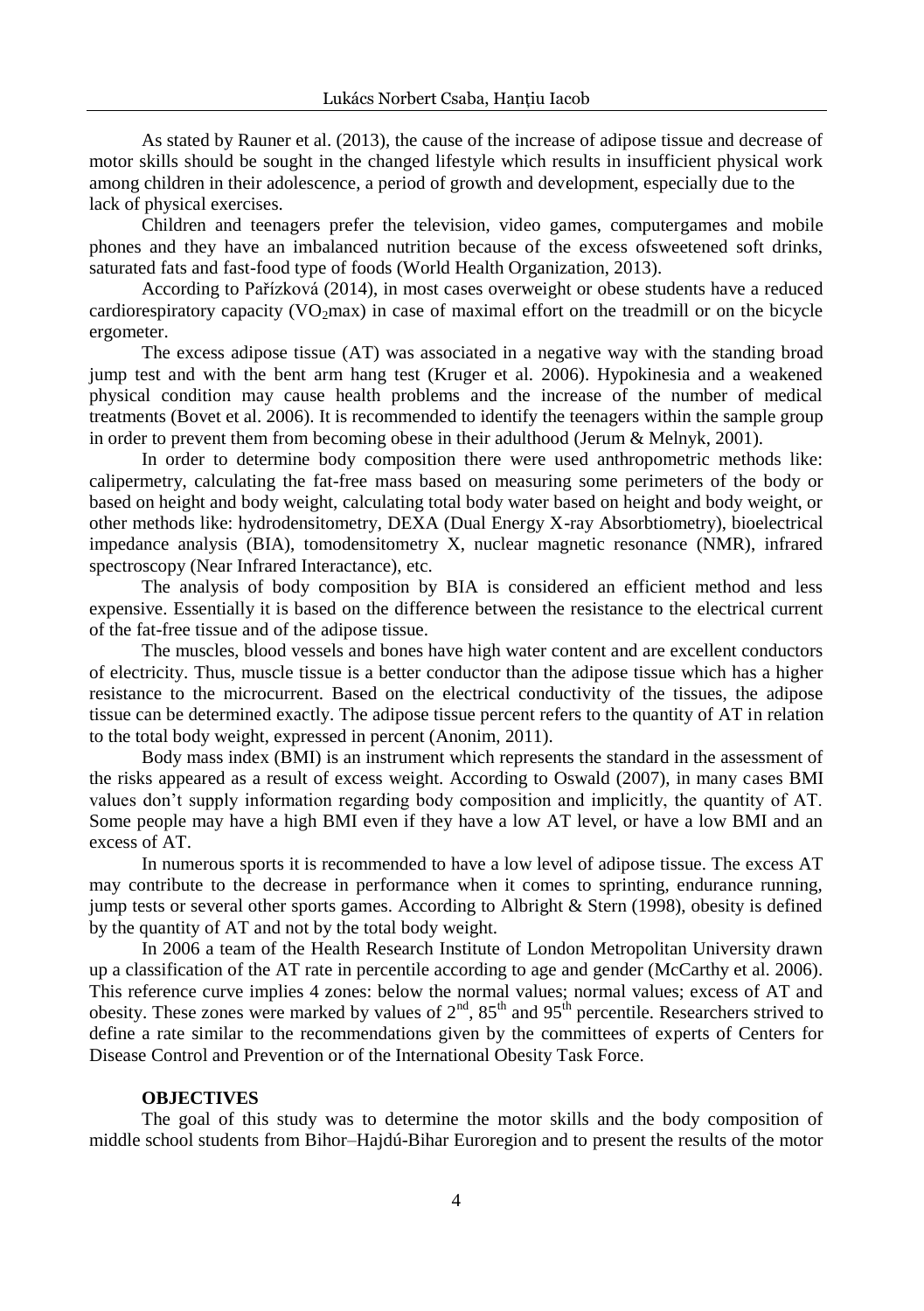tests separately for subjects with a normal percent of adipose tissue and for subjects with an excess of adipose tissue

#### **MATERIALS AND METHODS**

 The selected sample group was made up of middle school students from 50 classes from Bihor–Hajdú-Bihar Euroregion. The measurements were performed with the approval of the Bihor County School Inspectorate, of the schools from the two counties as well as of the parents/guardians of the subjects. The total number of students that participated to the study was 934 out of which 473 were girls and 461 were boys. The measurements took place within the 2014-2015 school year.

Within this study, we used the anthropometric method to determine height, weight and the percent of adipose tissue. In order to determine body composition, the measurements were performed using a height measure (Seca 213 Marsden UK) and an Omron BF511 monitor (Omron Corporation, Kyoto, Japan). Height was measured in cm, the subjects being barefoot and having their heads in Frankfort plane, and weight was measured in Kg. The Omron BF511 body composition monitor uses the BIA method to determine the percent of adipose tissue of the body.

The device measures the resistance to the electrical current of the tissues when a microcurrent flows through them (50kHz. 0.5mA). According to the technical data sheet of the device, the age range for which it classifies the percent of adipose tissue is  $6 - 80$  years. The value of the AT index is determined based on the resistance of the tissues to the electrical current, on height, weight, age and gender of the subjects. The measuring procedure implied the analysis of the subjects being barefoot, while holding the mobile part of the monitor with both their hands. The analysis lasted about 30 seconds.

The obtained percent of adipose tissue was calculated based on orientative standard values (below normal levels, normal values, excess of adipose tissue and obesity) considering the age and gender of the subjects (McCarthy et al. 2006). In order to estimate BMI the BMI reference chart was used in relation to the age and gender of the subjects (Barlow & Expert Committee, 2007).

In order to assess physical fitness 9 out of the 10 EUROFIT tests were used (the bicycle ergometer test was left out), measuring the flexibility of the lumbar region of the spinal column and of the back of the thigh (sit-and-reach), the general balance ability (Flamingo balance test), muscle power and endurance in the upper part of the body (bent arm hang), the explosive muscle power in the lower part of the body (standing broad jump), power and endurance of the abdominal muscles and of the hip flexor muscles (sit-ups), the power of the arms and forearms (handgrip test), the speed-coordination ability of the upper limbs (plate tapping), speed and coordination capabilities (10x5 m shuttle run) and cardiovascular endurance (endurance shuttle run).

The data of the individual measurements was statistically processed by the Statistical Package for Social Sciences software: version 20.0 SPSS Inc. (SPSS), performing the descriptive analysis and the comparing of the mean values. The independent sample t-test shows whether the mean values of the results obtained at the motor tests by the subjects with normal percent of adipose tissue is significantly different from the results obtained by the subjects with an excess of adipose tissue.

#### **RESULTS**

The gathered data show that the measurements were performed on 473 girls and 461 boys from the Bihor – Hajdú-Bihar Euroregion. In Bihor the average age was 12.55 years, and in Hajdú-Bihar it was 12.52 years. The mean values and the standard deviations of the anthropometric measurements and of the motor tests are presented in Table 1 and 2.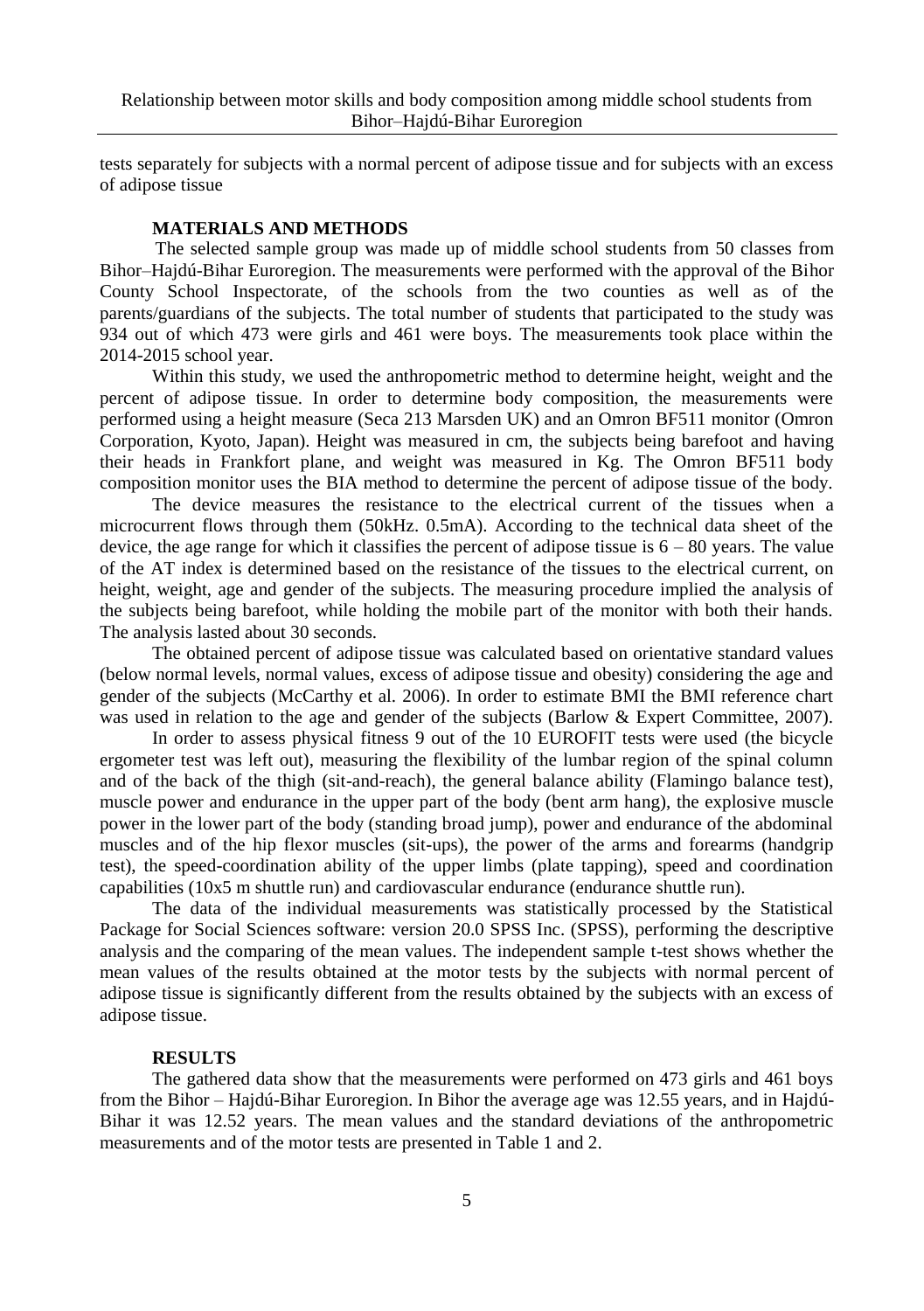|            | <b>Bihor</b>      |                  |                  | Haidú-Bihar      |                    |                  |  |
|------------|-------------------|------------------|------------------|------------------|--------------------|------------------|--|
| AM         | G                 | Total<br>B       |                  | G                | B                  | Total            |  |
|            | $n=249$           | $n=225$          | $n = 474$        | $n = 224$        | $n=236$            | $n=460$          |  |
|            | M(SD)             | M(SD)            | M(SD)            | M(SD)            | M(SD)              | M(SD)            |  |
| $H$ (cm)   | $154.42 \pm 7.37$ | $157.25 + 10.19$ | $155.77 + 8.93$  | $158.36 + 8.51$  | $159.48 \pm 11.46$ | $158.93+10.14$   |  |
| $W$ (kg)   | $48.58 \pm 12.01$ | $51.43 + 13.42$  | $49.93 + 12.77$  | $52.55 + 13.04$  | $52.20 + 14.06$    | $52.37 + 13.56$  |  |
| <b>BMI</b> | $20.26 + 4.02$    | $20.59 + 4.19$   | $20.42 + 4.10$   | $20.79 + 4.18$   | $20.30 + 4.14$     | $20.54 + 4.16$   |  |
| %AT        | $24.19 \pm 8.06$  | $19.65 \pm 8.30$ | $22.03 \pm 8.48$ | $23.59 \pm 8.53$ | $17.62 + 8.60$     | $20.52 \pm 9.06$ |  |

**Table 1.** Mean values and standard deviation of the anthropometric measurements

Note: AM = anthropometric measurements  $H =$  height;  $W =$  weight,  $G =$  girls,  $B =$  boys

**Table 2.** Mean values and standard deviation of the motor tests

|                         |                   | Bihor            |                   | Hajdú-Bihar       |                   |                   |  |
|-------------------------|-------------------|------------------|-------------------|-------------------|-------------------|-------------------|--|
|                         | G                 | B                | Total             | G                 | B                 | Total             |  |
| Motor test              | $n=249$           | $n=225$          | $n = 474$         | $n = 224$         | $n=236$           | $n=460$           |  |
|                         | M(SD)             | M(SD)            | M(SD)             | M(SD)             | M(SD)             | M(SD)             |  |
| $FBT$ (no)              | $8.41 \pm 5.00$   | $8.61 \pm 5.65$  | $8.51 \pm 5.31$   | $7.96 \pm 4.55$   | $7.36 \pm 4.59$   | $7.65 \pm 4.58$   |  |
| $PT$ (sec)              | $12.52 + 1.77$    | $12.56 + 2.53$   | $12.54 \pm 2.17$  | $12.28 \pm 1.61$  | $12.30 + 1.89$    | $12.29 + 1.76$    |  |
| SBJ (cm)                | $147.37 \pm 22.2$ | $168.65 + 28.2$  | 157.54+27.3       | $147.73 \pm 23.2$ | $165.71 \pm 30.4$ | $156.90 + 28.6$   |  |
| HT (kg)                 | $22.90 \pm 5.09$  | $27.13 \pm 7.96$ | $24.92 \pm 6.94$  | $25.84 \pm 6.53$  | $30.10\pm9.98$    | $28.00 \pm 8.72$  |  |
| SU (no)                 | $21.37 \pm 3.95$  | $24.89 + 4.55$   | $23.05 \pm 4.59$  | $19.47 + 4.78$    | $23.10\pm 6.50$   | $21.32 + 6.00$    |  |
| BAH (sec)               | $5.30\pm 6.07$    | $11.45 + 11.27$  | $8.24 + 9.44$     | $6.83 \pm 7.30$   | $13.21 + 12.15$   | $10.08 \pm 10.55$ |  |
| $SR$ (sec)              | $21.19 + 1.20$    | $20.15 + 1.30$   | $20.69 + 1.35$    | $21.50 + 1.82$    | $20.25 \pm 1.66$  | $20.86 \pm 1.85$  |  |
| SAR (cm)                | $14.97 \pm 8.73$  | $9.48 \pm 8.01$  | $12.35 \pm 8.83$  | $18.58 \pm 7.98$  | $11.58 \pm 8.19$  | $15.01 \pm 8.80$  |  |
| ESR:VO <sub>2</sub> max | $41.54 + 4.56$    | $42.96 \pm 6.78$ | $42.19 \pm 6.25$  | $40.75 \pm 4.37$  | $42.26 + 7.25$    | $41.43 \pm 6.11$  |  |
| ESR:no.dist             | $29.87 + 10.62$   | $41.33 + 19.78$  | $35.32 \pm 16.66$ | $26.43 + 12.37$   | $34.50 + 17.28$   | $30.58 + 15.61$   |  |

Note: G = girls, B = boys, FBT = Flamingo Balance Test; PT = Plate tapping; SBJ= Standing Broad Jump; HT = Handgrip Test; SU = Sit-ups; BAH = Bent Arm Hang; SR = 10X5 m Shuttle Run; SAR = Sit-and-reach; ESR = Endurance Shuttle Run, VO<sub>2</sub>max estimated after Léger (1988); no.dist = number of travelled distances;

According to Table 3, 21.5% of the total number of subjects had their percent of adipose tissue below normal values (8.8% BH; 12.7% HB); 49.9% had normal values (27.3% BH; 22.6% HB); 12.7% had an excess of adipose tissue (6.1% BH; 6.6% HB) and 15.9% were obese (8.6% BH; 7.3% HB). 28.6% of the total number of subjects had their percent of adipose tissue over normal values (n=117 for girls and n=150 for boys).

|             | Bihor       |               |             | Hajdú-Bihar  |            |             |  |
|-------------|-------------|---------------|-------------|--------------|------------|-------------|--|
| Orientative |             | B             | Total       |              |            | Total       |  |
| standard    | $n = 249$   | $n = 225$     | $n = 474$   | $n = 224$    | $n=236$    | $n=460$     |  |
| values      | n           | n             | n           | n            | n          | n           |  |
| <b>BNL</b>  | 44 (17.7%)  | 38 (16.9%)    | 82 (17.3%)  | 49 (21.9%)   | 70 (29.7%) | 119 (25.9%) |  |
| Normal val. | 146 (58.6%) | $109(48.4\%)$ | 255 (53.8%) | 117 (52.2%)  | 94 (39.8%) | 211 (45.8%) |  |
| Excess AT   | $23(9.2\%)$ | 34 (15.1%)    | 57 (12.0%)  | $27(12.1\%)$ | 35 (14.8%) | 62 (13.5%)  |  |
| Obesity     | 36 (14.5%)  | 44 (19.6%)    | 80 (16.9%)  | 31 (13.8%)   | 37 (15.7%) | 68 (14.8%)  |  |

**Table 3.** Distribution of the percent of adipose tissue in the Euroregion

Note:  $G =$  Girls;  $B =$  Boys,  $BNL =$  below normal values, Normal val. = Normal values,

The gathered data show that there is a significant relation between the BMI and the percent of adipose tissue (r =  $0.781$ , df =  $932$  p <  $0.001$ , CI =  $95\%$ ) (Table 4). Most students who have a high level of BMI, also have a high percent of adipose tissue.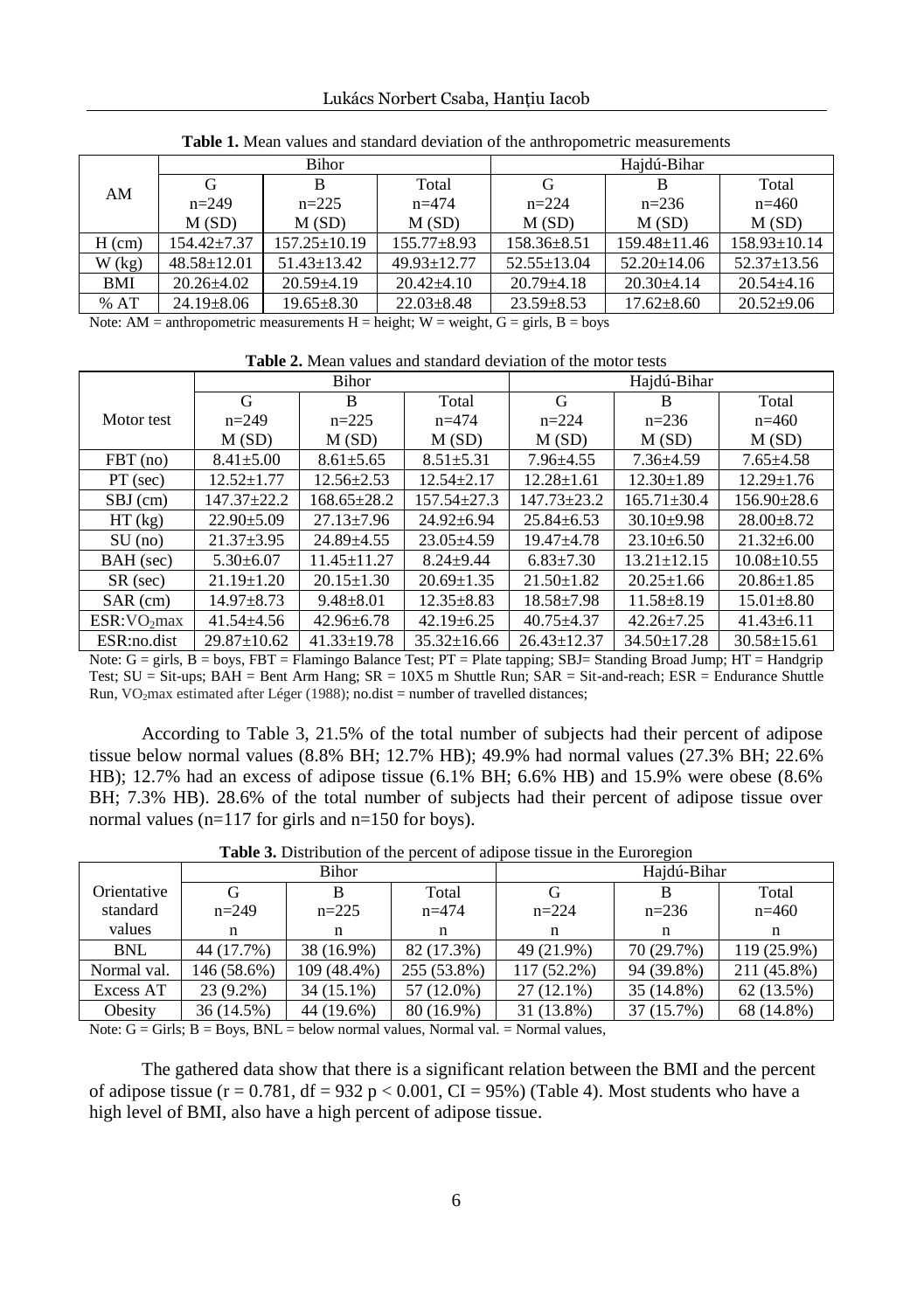### Relationship between motor skills and body composition among middle school students from Bihor–Hajdú-Bihar Euroregion

|     | <b>Table 4.</b> The relation between Divit and the percent of adipose ussue | BMI | Adipose tissue |
|-----|-----------------------------------------------------------------------------|-----|----------------|
| BMI | Pearson Correlation                                                         |     | 781            |
|     | $\mathrm{Sig.}$ (2-tailed)                                                  |     | .000           |
|     |                                                                             | 934 | 934            |

### **Table 4**. The relation between BMI and the percent of adipose tissue

In tables 5 and 6 the mean values of the motor tests are presented for both genders, divided into two groups: the students with a normal percent of adipose tissue and the students with an excess of adipose tissue. The independent sample t-test shows whether the mean values of the results obtained at the motor tests by girls and boys with normal percent of adipose tissue is significantly different from the results obtained by the ones with an excess of adipose tissue.

**Table 5.** Distribution of the mean values of the motor tests in case of girls with a normal percent of adipose tissue and in case of girls with an excess of adipose tissue

|                                     |                        | Bihor                 | Hajdú-Bihar |                        |                       |         |  |
|-------------------------------------|------------------------|-----------------------|-------------|------------------------|-----------------------|---------|--|
| Motor test                          | Normal AT<br>$n = 146$ | Excess AT<br>$n = 59$ | P           | Normal AT<br>$n = 117$ | Excess AT<br>$n = 58$ | P       |  |
|                                     | M(SD)                  | M(SD)                 |             | M(SD)                  | M(SD)                 |         |  |
| Sit-and-reach<br>(cm)               | $14.56 \pm 8.22$       | $14.71 \pm 9.19$      | 0.912       | $19.30 \pm 9.63$       | 18.98±7.97            | 0.827   |  |
| Flamingo balance<br>(no)            | $8.04 \pm 5.17$        | $9.21 \pm 4.89$       | 0.147       | $7.70 \pm 4.43$        | $8.77 \pm 4.66$       | 0.134   |  |
| Sit-ups<br>(n/30sec)                | $21.71 \pm 3.80$       | $20.45 \pm 4.23$      | 0.044       | $19.95 \pm 4.83$       | $18.37 \pm 4.52$      | 0.036   |  |
| Handgrip<br>(kg)                    | $22.80 \pm 4.84$       | $23.92 \pm 4.66$      | 0.138       | $26.38 \pm 6.13$       | $27.21 \pm 6.30$      | 0.400   |  |
| Bent arm hang<br>(sec)              | $5.84 \pm 6.47$        | $3.36 \pm 4.35$       | 0.002       | $7.12 \pm 7.28$        | $4.95 \pm 5.98$       | 0.046   |  |
| Standing broad jump<br>(cm)         | 149.96±21.0            | $141.46 \pm 19.9$     | 0.010       | $150.25 \pm 23.6$      | $137.21 \pm 20.3$     | < 0.001 |  |
| Plate tapping<br>(sec)              | $12.14 \pm 1.55$       | $12.76 \pm 1.89$      | 0.031       | $12.37 \pm 1.85$       | $12.12 \pm 1.33$      | 0.302   |  |
| $10x5$ m shuttle run<br>(sec)       | $21.05 \pm 1.14$       | $21.24 \pm 1.27$      | 0.315       | $21.46 \pm 2.20$       | $21.66 \pm 1.34$      | 0.449   |  |
| Endurance shuttle run<br>(no.dist.) | $30.07 \pm 10.12$      | $26.76 \pm 10.07$     | 0.039       | $28.25 \pm 11.32$      | $20.08 \pm 8.33$      | < 0.001 |  |

Note: the value p calculated with the independent samples t-test; no.dist. = number of travelled distances

**Table 6.** Distribution of the mean values of the motor tests in case of boys with a normal percent of adipose tissue and in case of boys with an excess of adipose tissue

|                               |                  | Bihor            |       | Hajdú-Bihar      |                  |       |  |
|-------------------------------|------------------|------------------|-------|------------------|------------------|-------|--|
| Motor test                    | Normal AT        | Excess AT        |       | Normal AT        | Excess AT        |       |  |
|                               | $n = 109$        | $n = 78$         | P     | $n = 94$         | $n = 72$         | P     |  |
|                               | M(SD)            | M(SD)            |       | M(SD)            | M(SD)            |       |  |
| Sit-and-reach<br>(cm)         | $9.20 \pm 6.61$  | $7.90 \pm 6.62$  | 0.203 | $12.39 \pm 8.07$ | $9.83 \pm 6.23$  | 0.025 |  |
| Flamingo balance test<br>(no) | $8.33 \pm 5.26$  | $10.24 \pm 5.85$ | 0.026 | $7.09 \pm 4.74$  | $8.59 \pm 4.84$  | 0.052 |  |
| Sit-ups<br>(n/30sec)          | $25.52 \pm 4.51$ | $23.84 \pm 4.61$ | 0.017 | $23.62 \pm 5.94$ | $20.30 \pm 5.92$ | 0.001 |  |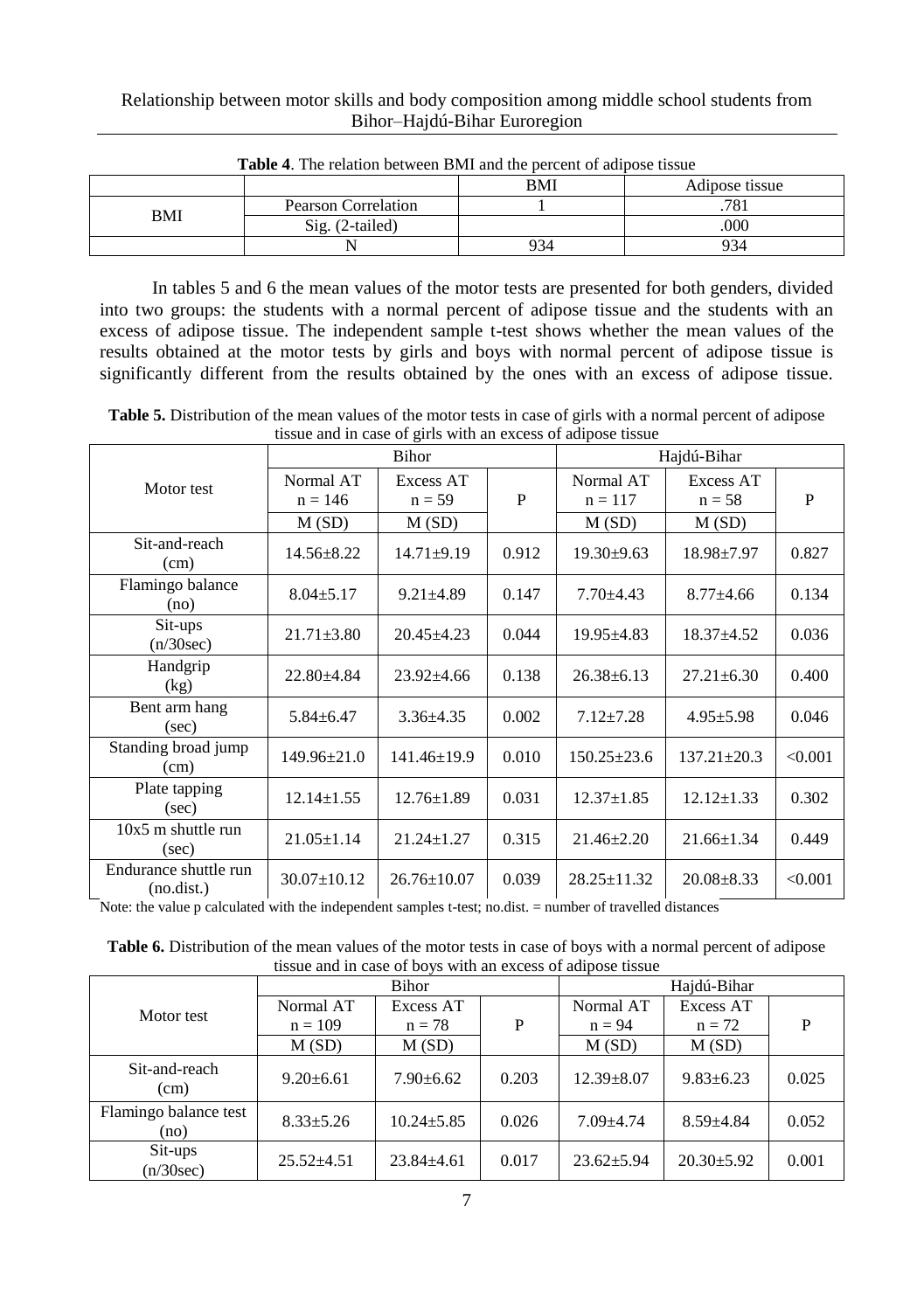| Handgrip test<br>(kg)               | $27.00 \pm 7.41$  | $27.04 \pm 8.08$  | 0.975   | $30.09 \pm 8.84$  | $30.67 \pm 12.42$ | 0.741   |
|-------------------------------------|-------------------|-------------------|---------|-------------------|-------------------|---------|
| Bent arm hang<br>(sec)              | $12.83 \pm 11.19$ | $6.68 \pm 8.73$   | < 0.001 | $14.00 \pm 12.27$ | $7.61 \pm 8.83$   | < 0.001 |
| Standing broad jump<br>(cm)         | 170.76±26.9       | $157.80 \pm 25.9$ | 0.002   | $171.10 \pm 27.6$ | $141.81 \pm 23.0$ | < 0.001 |
| Plate tapping<br>(sec)              | $12.47 \pm 2.09$  | $12.52 \pm 1.94$  | 0.856   | $12.18 \pm 1.92$  | $12.93 \pm 1.94$  | 0.018   |
| $10x5$ m shuttle run<br>(sec)       | $20.05 \pm 1.32$  | $20.61 \pm 1.32$  | 0.006   | $20.04 \pm 1.62$  | $20.75 \pm 1.76$  | 0.010   |
| Endurance shuttle run<br>(no.dist.) | $42.88 \pm 21.08$ | $34.94 \pm 17.33$ | 0.009   | $39.66 \pm 17.44$ | $23.32 + 12.52$   | < 0.001 |

Lukács Norbert Csaba, Hanțiu Iacob

Note: the value p calculated with the independent samples t-test; no.dist. = number of travelled distances

Girls with a percent of adipose tissue within normal limits have obtained better results at 7 out of nine motor tests than those with an excess of adipose tissue: Flamingo balance test (BH:  $p =$ 0.147; HB:  $p = 0.134$ ), sit-ups (BH:  $p = 0.044$ ; HB:  $p = 0.036$ ), bent arm hang (BH:  $p = 0.002$ ; HB:  $p = 0.046$ ), standing broad jump (BH:  $p = 0.010$ ; HB:  $p < 0.001$ ),  $10x5$  m shuttle run (BH:  $p =$ 0.315; HB:  $p = 0.449$ ), endurance shuttle run (BH:  $p = 0.039$ ; HB:  $p < 0.001$ ), sit-and-reach (HU: p  $= 0.827$ ), plate tapping (BH:  $p = 0.031$ ). In both counties girls with an excess of adipose tissue had better results at the handgrip test (BH:  $p = 0.138$ , HB:  $p = 0.400$ ).

Boys with a percent of adipose tissue within normal limits have obtained better results than those with an excess of adipose tissue at 8 out of nine motor tests: sit-and-reach (BH:  $p = 0.203$ ; HB:  $p = 0.025$ ), flamingo balance test (BH:  $p = 0.026$ ; HB:  $p = 0.052$ ), sit-ups (BH:  $p = 0.017$ ; HB:  $p = 0.001$ ), bent arm hang (BH:  $p < 0.001$ ; HB:  $p < 0.001$ ), standing broad jump (BH:  $p =$ 0.002; HB:  $p < 0.001$ ), plate tapping (BH:  $p = 0.856$ ; HB:  $p = 0.018$ ), 10x5 m shuttle run (BH:  $p = 0.002$ ) 0.006; HB:  $p = 0.010$ ) and endurance shuttle run (BH:  $p = 0.009$ ; HB:  $p < 0.001$ ). At the handgrip test boys with an excess of adipose tissue had better results in both counties (BH:  $p = 0.975$ ; HB: p  $= 0.741$ .

#### **DISCUSSIONS**

The results of this study show that the mean values of the percent of adipose tissue for girls increases with age from 22.97% at age 11 to 26.92% at age 14. For boys this percent decreases from 20.93% at age 11 to 15.69% at age 14.

According to a study performed in Milan by Lovecchio et al. (2009), the mean value of the sit-and-reach test was  $22.37\pm9.26$  for girls (n=698) of age 11, compared to the results of girls from Bihor (n=64) who had  $14.58\pm8.84$  or  $15.17\pm6.75$  obtained by girls from Hajdú-Bihar (n=52). At the same test, boys  $(n=768)$  from Milan had better results  $15.37\pm9.39$  then those from Bihor  $(n=47)$  10.53 $\pm$ 6.84 and those from Hajdú-Bihar (n=50) 9.14 $\pm$ 5.75. The mean values of the sit-ups test was 18.25±5.0 for girls from Milan which are lower compared to the results of girls from Bihor who had  $20.91\pm3.37$  but higher then the results of girls from Hajdú-Bihar who had 17.38±4.46.

Comparing the results of the Eurofit tests performed by Şerbescu, (2008) among boys  $(n=89)$  of age 10 from Oradea (in the year 2004) and the results of this study for boys  $(n=47)$  of age 11, we find out that except the sit-and-reach test, at seven motor tests (Flamingo balance test  $<$  5.04 (n), plate tapping  $<$  0.95 (sec), standing broad jump  $>$  37.91 (cm), sit-ups  $>$  7.88 (n), bent arm hang > 6.43 (sec), 10x5 m shuttle run < 2.51 (sec) and endurance shuttle run > 0.45 kmh<sup>-1</sup>), we see that the more recently tested students had better results. Comparing the results of girls of age 10 (n=109) from 2004 and of girls of age 11 (n=64) from 2014, we see that at the Flamingo balance test  $<$  4.65 (n), plate tapping  $<$  0.33 (sec), standing broad jump  $>$  35.48 (cm), sit-ups